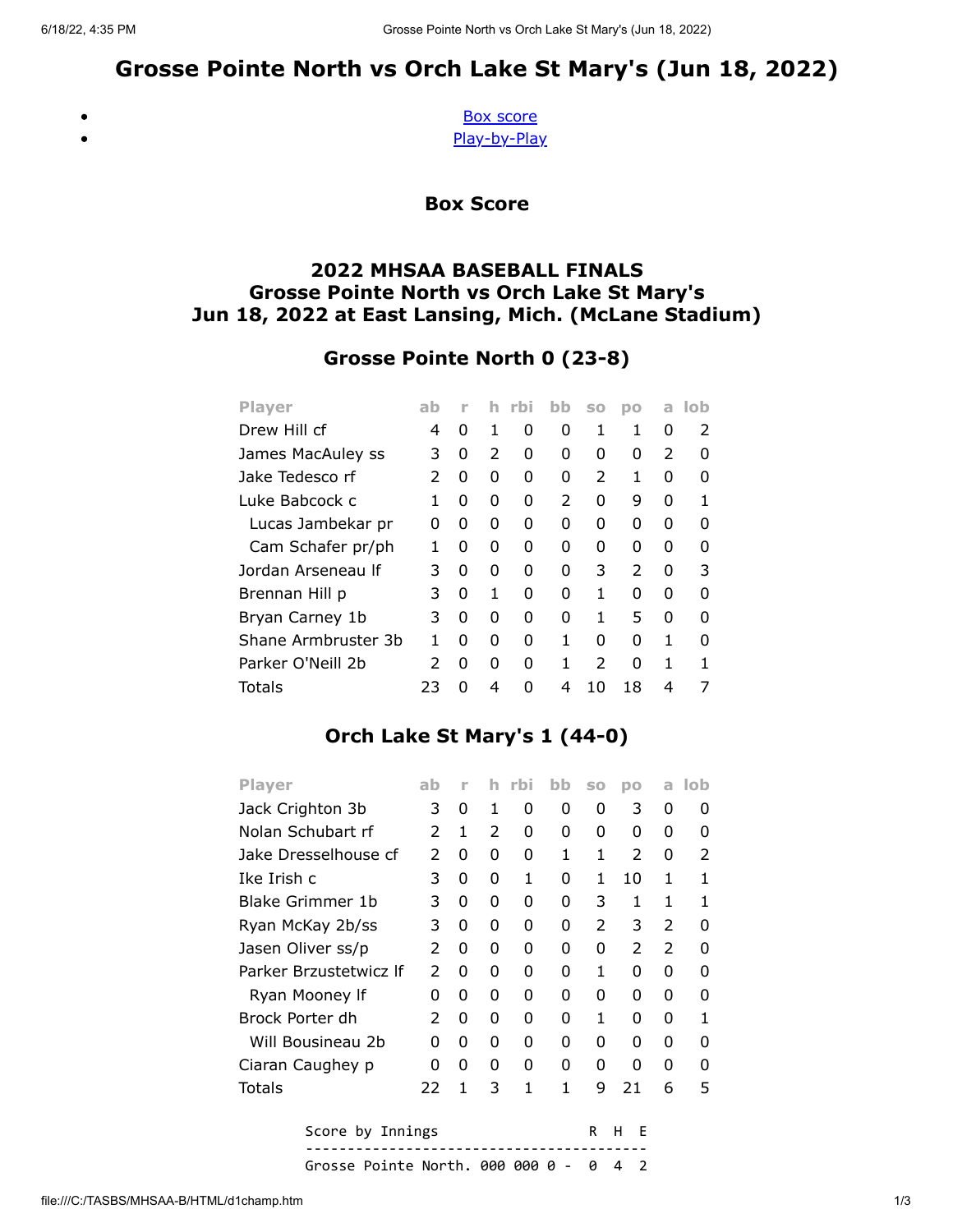6/18/22, 4:35 PM Grosse Pointe North vs Orch Lake St Mary's (Jun 18, 2022)

Orch Lake St Mary's. 100 000 X - 1 3 2 -----------------------------------------

E - B. Hill; O'Neill; Crighton; Caughey. LOB - GPN 7; OLSM 5. HBP - Tedesco; Schubart. SB - Dresselhouse. CS - D. Hill; MacAuley.

| Grosse Pointe North ip h r er bb so wp bk hbp ibb ab bf fo go np |  |  |  |  |                                    |  |  |  |
|------------------------------------------------------------------|--|--|--|--|------------------------------------|--|--|--|
| Brennan Hill L                                                   |  |  |  |  | 6.0 3 1 1 1 9 0 0 1 0 22 24 4 5 97 |  |  |  |
|                                                                  |  |  |  |  |                                    |  |  |  |
|                                                                  |  |  |  |  |                                    |  |  |  |
| Orch Lake St Mary's ip h r er bb so wp bk hbp ibb ab bf fo go np |  |  |  |  |                                    |  |  |  |
| Ciaran Caughey W                                                 |  |  |  |  | 5.1 3 0 0 2 9 0 0 0 0 18 20 6 0 81 |  |  |  |

Win - Caughey. Loss - B. Hill. Save - Oliver . HBP - by B. Hill (Schubart); by Oliver (Tedesco). PB - Irish. Pitches/strikes: B. Hill 97/59; Caughey 81/55; Oliver 33/20.

Umpires - HP: Kevin Cleveland 1B: Mark Jarlock 2B: Mike VonLinsowe 3B: Jamie Start: 2:40 pm Time: 1:50 Attendance: Weather: Sunny, 72F, Wind N 9 mph Game notes: MHSAA Baseball Division 1

<span id="page-1-0"></span>Championship Game...

#### Play-by-Play

#### 2022 MHSAA BASEBALL FINALS Grosse Pointe North vs Orch Lake St Mary's Jun 18, 2022 at East Lansing, Mich. (McLane Stadium)

Grosse Pointe North starters: 8/cf D. Hill; 25/ss MacAuley; 11/rf Tedesco; 9/c Babcock; 23/lf Arseneau; 1/p B. Hill; 12/1b Carney; 7/3b Armbruster; 6/2b O'Neill;

Orch Lake St Mary's starters: 5/3b Crighton; 30/rf Schubart; 4/cf Dresselhouse; 18/c Irish; 13/1b Grimmer; 3/2b McKay; 14/ss Oliver; 9/lf Brzustetwicz; 10/dh Porter; 12/p Caughey;

Grosse Pointe North 1st - D. Hill struck out swinging (0-2 KKFS). MacAuley singled down the If line (2-2 BBKK). Tedesco struck out looking (0-2 SSK). Babcock fouled out to 3b (0-0). **O runs, 1** hit, 0 errors, 1 LOB.

Orch Lake St Mary's 1st - Crighton flied out to cf (2-2 BBKF). Schubart singled to center field (0-0). Schubart advanced to second on a throwing error by p, advanced to third, failed pickoff attempt. Dresselhouse walked (3-2 BKBSBB). Dresselhouse stole second. Irish grounded out to ss, RBI (3-2 BKBBF); Dresselhouse advanced to third; Schubart scored. Grimmer struck out swinging (2-2 BBKSS). 1 run, 1 hit, 1 error, 1 LOB.

Grosse Pointe North 2nd - Arseneau struck out looking (3-2 KBBKBFFFK). B. Hill popped up to 2b to right field (2-2 BKBSFF). Carney struck out looking (1-2 FSBK). O runs, O hits, O errors, 0 LOB.

**Orch Lake St Mary's 2nd -** McKay grounded out to 2b (0-1 K). Oliver grounded out to ss (1-1 BF). Brzustetwicz reached on a fielding error by 2b (2-1 KBB). Porter flied out to lf to left center (3-1 SBBB). 0 runs, 0 hits, 1 error, 1 LOB.